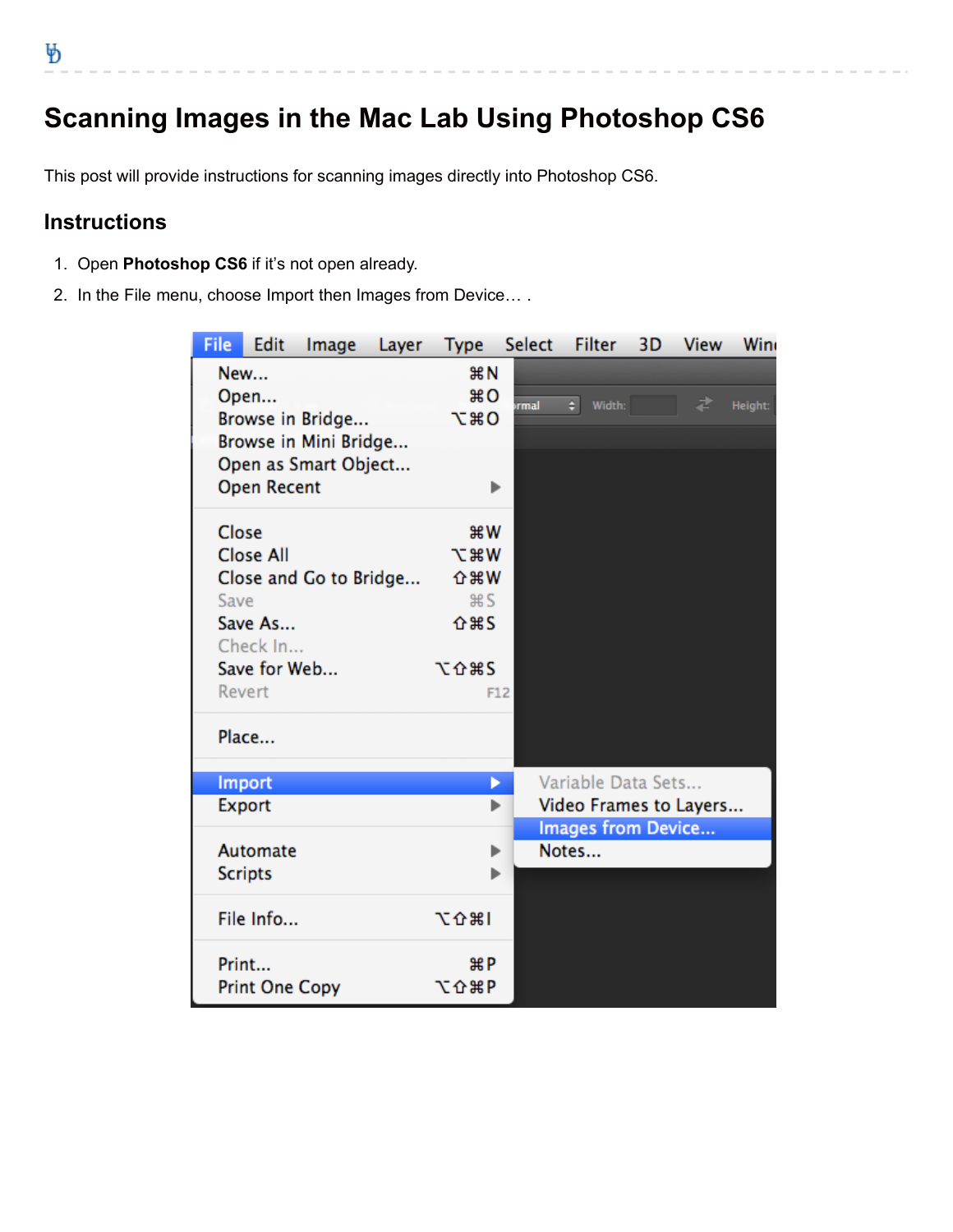3. The Import Images from Device window will appear.

|                                                                      | Import Images from Device                                                                                                                                                                                                                                                                                                                                                                                                                                                                                                                                          |                                                                                                                                                                                                                                          |                                                                                                                                                                                                                                                                                                                                                                                                                                             |
|----------------------------------------------------------------------|--------------------------------------------------------------------------------------------------------------------------------------------------------------------------------------------------------------------------------------------------------------------------------------------------------------------------------------------------------------------------------------------------------------------------------------------------------------------------------------------------------------------------------------------------------------------|------------------------------------------------------------------------------------------------------------------------------------------------------------------------------------------------------------------------------------------|---------------------------------------------------------------------------------------------------------------------------------------------------------------------------------------------------------------------------------------------------------------------------------------------------------------------------------------------------------------------------------------------------------------------------------------------|
| Rotate Right Rotate Left                                             |                                                                                                                                                                                                                                                                                                                                                                                                                                                                                                                                                                    |                                                                                                                                                                                                                                          | Customize                                                                                                                                                                                                                                                                                                                                                                                                                                   |
| <b>V DEVICES</b><br><b>EPSON/V750</b><br><b>USB</b><br><b>SHARED</b> | $\label{eq:1} \frac{\partial \mathcal{L}_{\mathcal{F}}}{\partial \mathcal{L}_{\mathcal{F}}}\frac{\partial \mathcal{L}_{\mathcal{F}}}{\partial \mathcal{L}_{\mathcal{F}}}\frac{\partial \mathcal{L}_{\mathcal{F}}}{\partial \mathcal{L}_{\mathcal{F}}}\frac{\partial \mathcal{L}_{\mathcal{F}}}{\partial \mathcal{L}_{\mathcal{F}}}\frac{\partial \mathcal{L}_{\mathcal{F}}}{\partial \mathcal{L}_{\mathcal{F}}}\frac{\partial \mathcal{L}_{\mathcal{F}}}{\partial \mathcal{L}_{\mathcal{F}}}\frac{\partial \mathcal{L}_{\mathcal{F}}}{\partial \mathcal{L}_{\math$ | Scan Mode:<br>Kind:<br>Colors:<br>Resolution:<br>Size:<br><b>Rotation Angle:</b><br>Scan To:<br>Name:<br>Format:<br><b>Image Correction:</b><br><b>Unsharp Mask</b><br>Descreening<br><b>Backlight Correction</b><br><b>Dust Removal</b> | Flatbed<br>÷<br>$\left  \cdot \right $<br><b>Color</b><br>$\left  \cdot \right $<br><b>Millions</b><br>$\blacktriangledown$<br>300<br>dpi<br>inches $\frac{4}{7}$<br>8.49<br>11.69<br>$0^{\circ}$<br>Detect Separate Items<br><b>Desktop</b><br>$\div$<br>MacworldCover<br>Ð<br>PNG<br>$\left\lfloor \frac{1}{2} \right\rfloor$<br>None<br>$\left  \cdot \right $<br>None<br>$\div$<br>None<br>$\div$<br>None<br>$\overline{\cdot}$<br>None |
|                                                                      |                                                                                                                                                                                                                                                                                                                                                                                                                                                                                                                                                                    | <b>Hide Details</b>                                                                                                                                                                                                                      | Color Restoration<br>$\frac{1}{x}$<br>Overview<br>Scan                                                                                                                                                                                                                                                                                                                                                                                      |
|                                                                      | Create new Photoshop document<br>O Create new layer in frontmost document                                                                                                                                                                                                                                                                                                                                                                                                                                                                                          |                                                                                                                                                                                                                                          |                                                                                                                                                                                                                                                                                                                                                                                                                                             |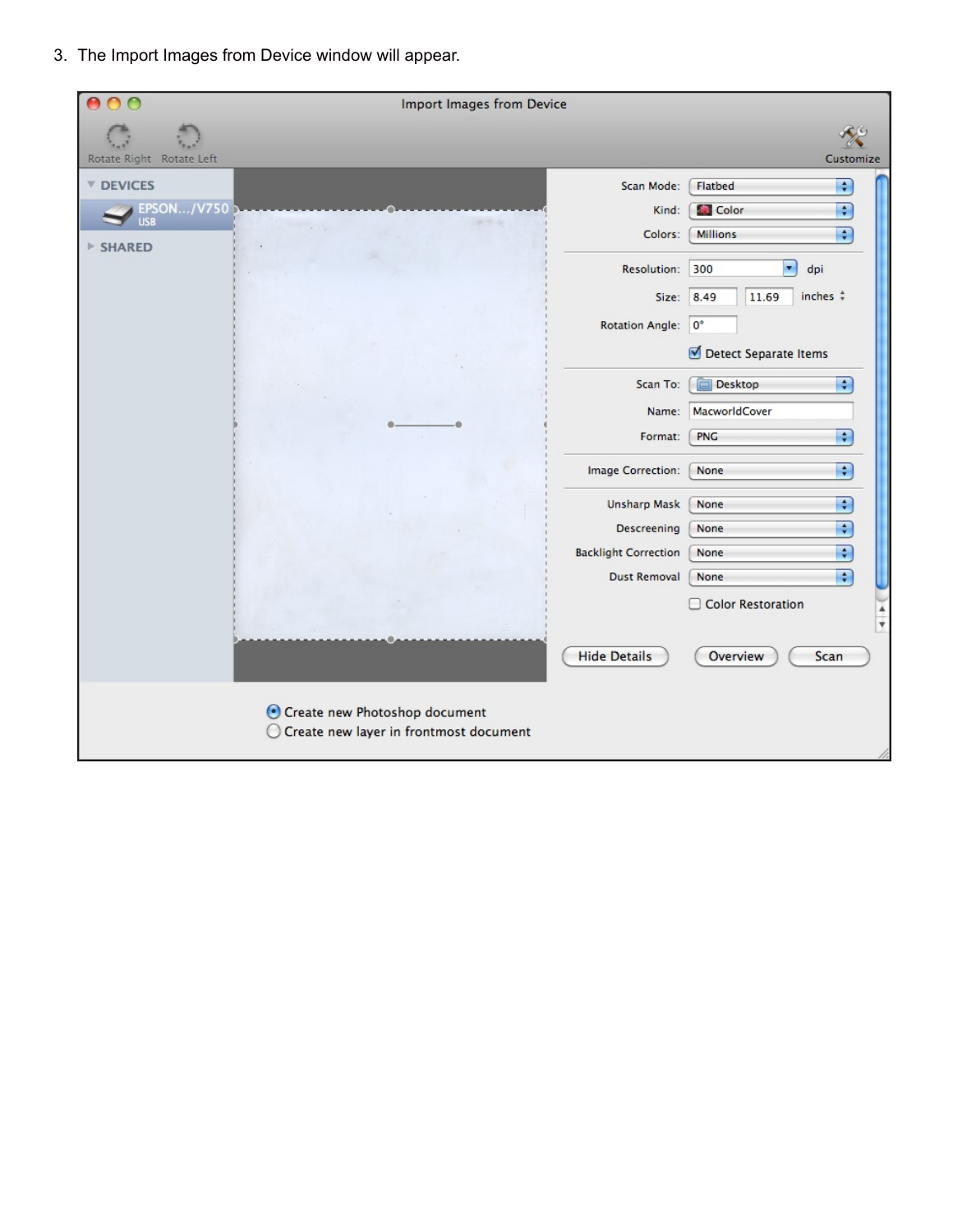- 4. Make sure that the settings are as follows:
	- 1. **Scan Mode**: Flatbed
		- 1. Our scanners only have a flatbed, no feeder.
	- 2. **Kind**: Color
	- 3. **Colors**: Millions
	- 4. **Resolution**: Depends on your goals, but probably at least 300 (measured in pixels per inch).
	- 5. **Size**: Ignore for now.
	- 6. **Rotation Angle**: 0
	- 7. **Detect Separate Items**: UNCHECK
	- 8. **Scan To**: Pick a location to save your scanned file. It also is imported into Photoshop simultaneously.
	- 9. **Name**: This is up to you.
	- 10. **Format**: Pick a high quality format like TIFF or PNG.
	- 11. All the other image modification settings should be off since you will be doing all your image editing in Photoshop.
	- 12. Choose either "Create new Photoshop document" or "Create new layer in frontmost document" depending on your goals.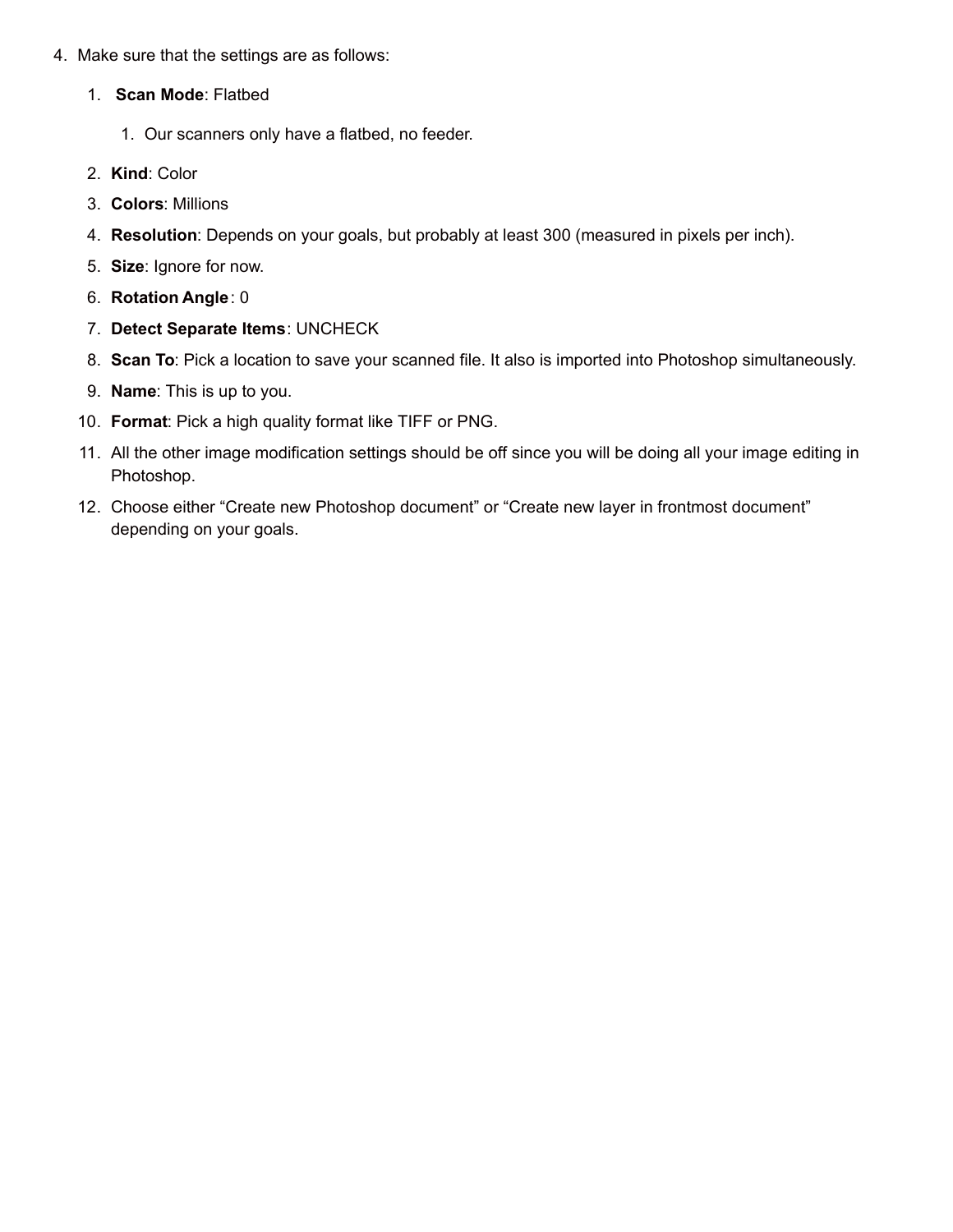5. Click the **Overview** button to get a test scan of the image.



6. Use the selection rectangle to select the part of the image that you want to scan as your final scan. Then click the **Scan** button.